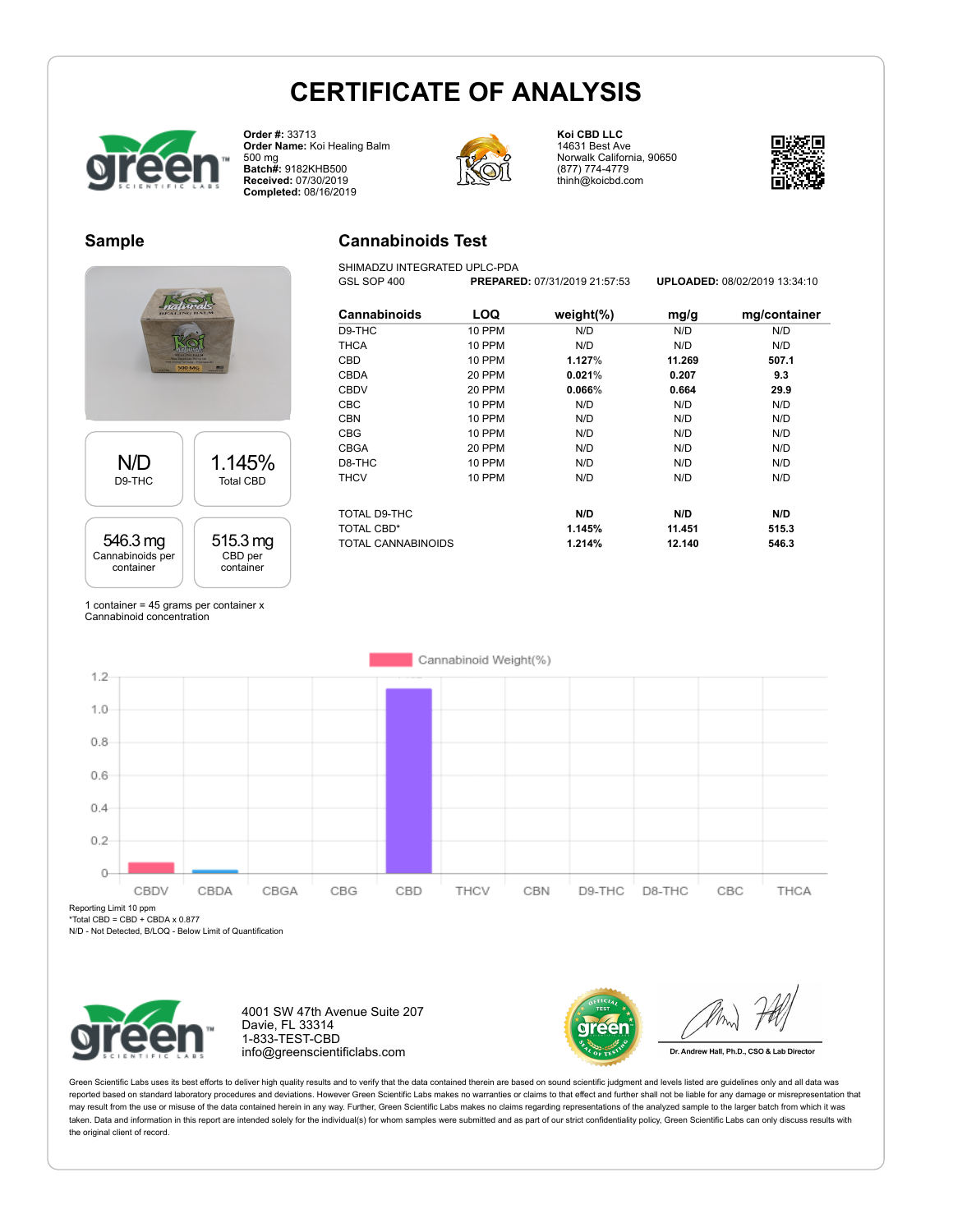

**Order #:** 33713 **Order Name:** Koi Healing Balm 500 mg **Batch#:** 9182KHB500 **Received:** 07/30/2019 **Completed:** 08/16/2019

# **TERPENES: TOTAL (0.864%)**

Headspace GCMS - Shimadzu GCMS QP2020 with HS20

| <b>Terpene</b>         | Results (%) | LOQ (%) | $LOD (\%)$ |
|------------------------|-------------|---------|------------|
| 3-CARENE               | 0.007%      | 0.0067% | 0.0063%    |
| ALPHA-CEDRENE          | 0.020%      | 0.0067% | 0.0063%    |
| AI PHA-PINFNF          | 0.038%      | 0.0067% | 0.0063%    |
| ALPHA.-PHELLANDRENE    | 0.008%      | 0.0067% | 0.0063%    |
| <b>BETA-MYRCENE</b>    | 0.012%      | 0.0067% | 0.0063%    |
| <b>BETA-PINENE</b>     | 0.017%      | 0.0067% | 0.0063%    |
| <b>BORNEOL</b>         | 0.020%      | 0.0067% | 0.0063%    |
| CAMPHENE               | 0.012%      | 0.0067% | 0.0063%    |
| CARYOPHYLLENE          | 0.012%      | 0.0067% | 0.0063%    |
| CARYOPHYLLENE OXIDE    | 0.011%      | 0.0067% | 0.0063%    |
| CEDROL                 | 0.011%      | 0.0067% | 0.0063%    |
| <b>EUCALYPTOL</b>      | 0.344%      | 0.0067% | 0.0063%    |
| GAMMA-TERPINEOL        | B/LOQ       | 0.0067% | 0.0063%    |
| <b>GAMMA-TERPINENE</b> | 0.010%      | 0.0067% | 0.0016%    |



**Koi CBD LLC** 14631 Best Ave Norwalk California, 90650 (877) 774-4779 thinh@koicbd.com



GSL SOP 404 **Uploaded:** 08/01/2019 20:05:31

| <b>Terpene</b>                        | Results (%)  | LOG (%) LOD (%) |         |
|---------------------------------------|--------------|-----------------|---------|
| <b>HUMULENE</b>                       | <b>B/LOQ</b> | 0.0067%         | 0.0063% |
| <b>LIMONENE</b>                       | 0.059%       | 0.0067%         | 0.0063% |
| <b>LINALOOL</b>                       | 0.087%       | 0.0067%         | 0.0063% |
| <b>MENTHOL</b>                        | 0.145%       | 0.0067%         | 0.0063% |
| <b>SABINENE</b>                       | 0.009%       | 0.0067%         | 0.0063% |
| TERPINEOL (MIX OF<br><b>ISOMERS</b> ) | 0.020%       | 0.0067%         | 0.0063% |
| TRANS-BETA-OCIMENE                    | 0.014%       | 0.0067%         | 0.0031% |

### **Terpenes Breakdown**



## **Top Terpenes Results:**



ALPHA-TERPINENE, CIS-BETA-OCIMENE, TERPINOLENE, SABINENE HYDRATE, FENCHONE, FENCHOL, ISOPULEGOL, CAMPHOR, ISOBORNEOL, NEROL, GERANIOL, PULEGONE, GERANYL ACETATE, VALENCENE, CIS-NEROLIDOL, TRANS-NEROLIDOL, GUAIOL, ALPHA-BISABOLOL



4001 SW 47th Avenue Suite 207 Davie, FL 33314 1-833-TEST-CBD info@greenscientificlabs.com



Dr. Andrew Hall, Ph.D., CSO & Lab Director

Green Scientific Labs uses its best efforts to deliver high quality results and to verify that the data contained therein are based on sound scientific judgment and levels listed are guidelines only and all data was reported based on standard laboratory procedures and deviations. However Green Scientific Labs makes no warranties or claims to that effect and further shall not be liable for any damage or misrepresentation that may result from the use or misuse of the data contained herein in any way. Further, Green Scientific Labs makes no claims regarding representations of the analyzed sample to the larger batch from which it was taken. Data and information in this report are intended solely for the individual(s) for whom samples were submitted and as part of our strict confidentiality policy. Green Scientific Labs can only discuss results with the original client of record.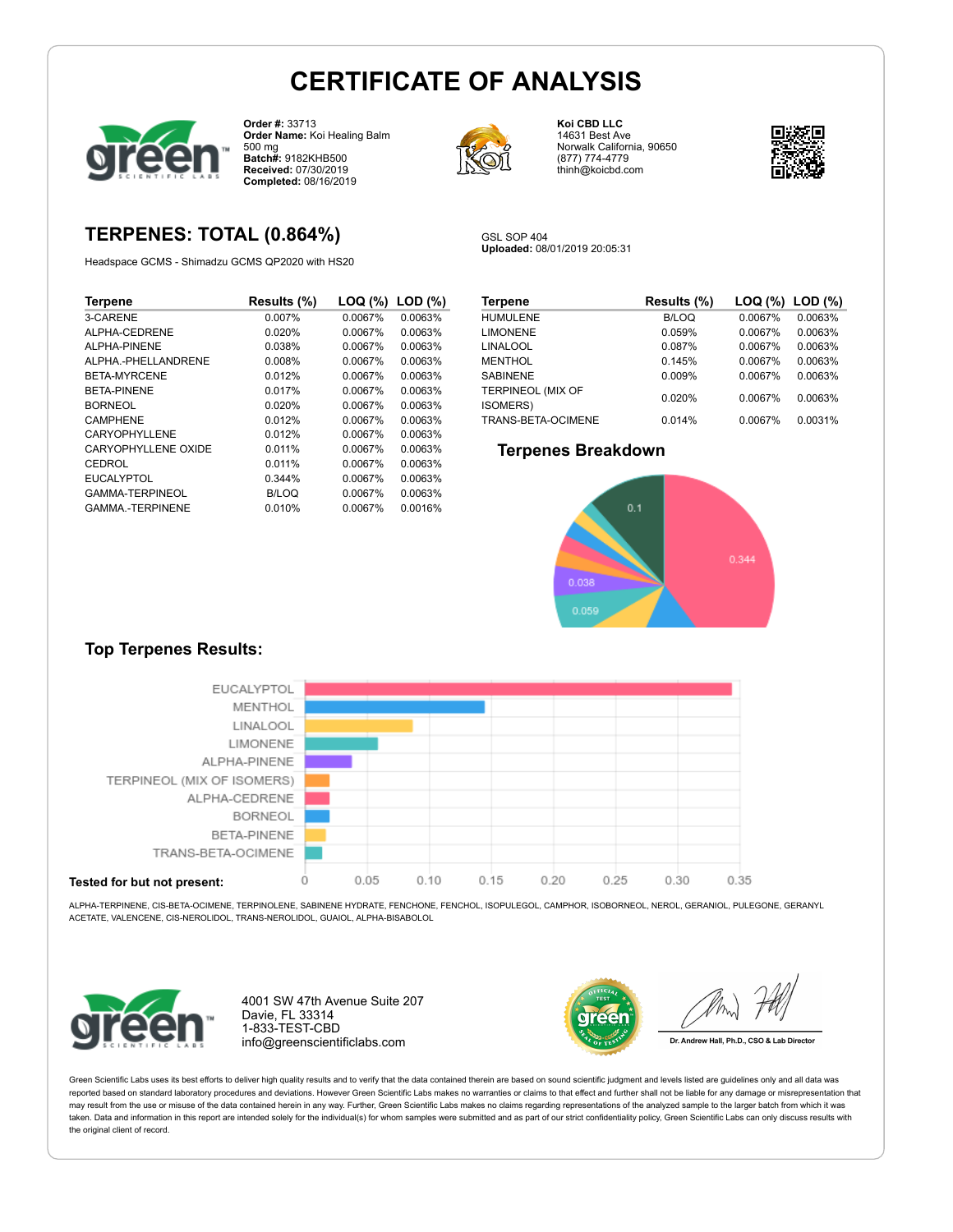

**Order #:** 33713 **Order Name:** Koi Healing Balm 500 mg **Batch#:** 9182KHB500 **Received:** 07/30/2019 **Completed:** 08/16/2019



**Koi CBD LLC** 14631 Best Ave Norwalk California, 90650 (877) 774-4779 thinh@koicbd.com



**LOQ**

# **PESTICIDE ANALYSIS:**

GSL SOP 401 **PREPARED:** 07/31/2019 21:53:34 **UPLOADED:** 08/05/2019 15:45:39

GCMS-MS - Shimadzu GCMS-TQ8040

| <b>Pesticide</b>    | <b>Action Level</b><br>(ppm) | <b>Results</b><br>(ppm) | LOQ<br>(ppm) | LOD<br>(ppm) |
|---------------------|------------------------------|-------------------------|--------------|--------------|
| CAPTAN              | 0.700                        | N/D                     | 0.003        | 0.001        |
| CHLORDANE           | 0.100                        | N/D                     | 0.003        | 0.001        |
| <b>CHLORFENAPYR</b> | 0.100                        | N/D                     | 0.003        | 0.001        |
| <b>COUMAPHOS</b>    | 0.100                        | N/D                     | 0.003        | 0.001        |

| <b>Pesticide</b>        | <b>Action Level Results LOQ LOD</b> |                         |       |       |
|-------------------------|-------------------------------------|-------------------------|-------|-------|
|                         | (ppm)                               | $(ppm)$ $(ppm)$ $(ppm)$ |       |       |
| <b>CYFLUTHRIN</b>       | 2.000                               | N/D                     | 0.003 | 0.001 |
| <b>CYPERMETHRIN</b>     | 1.000                               | N/D                     | 0.003 | 0.001 |
| PARATHION-METHYL        | 0.100                               | N/D                     | 0.003 | 0.001 |
| PENTACHLORONITROBENZENE | 0.100                               | N/D                     | 0.003 | 0.001 |

#### LCMS-MS - Shimadzu LCMS-8060

| <b>Pesticide</b>     | <b>Action Level</b> | <b>Results</b> | LOQ   | LOD   |
|----------------------|---------------------|----------------|-------|-------|
|                      | (ppm)               | (ppm)          | (ppm) | (ppm) |
| <b>ABAMECTIN B1A</b> | 0.100               | N/D            | 0.005 | 0.001 |
| <b>ACEPHATE</b>      | 0.100               | N/D            | 0.001 | 0.001 |
| <b>ACEQUINOCYL</b>   | 0.100               | N/D            | 0.001 | 0.001 |
| <b>ACETAMIPRID</b>   | 0.100               | N/D            | 0.005 | 0.001 |
| <b>ALDICARB</b>      | 0.100               | N/D            | 0.005 | 0.001 |
| <b>AZOXYSTROBIN</b>  | 0.100               | N/D            | 0.001 | 0.001 |
| <b>BIFENAZATE</b>    | 0.100               | N/D            | 0.005 | 0.001 |
| <b>BIFENTHRIN</b>    | 3.000               | N/D            | 0.005 | 0.001 |
| <b>BOSCALID</b>      | 0.100               | N/D            | 0.005 | 0.001 |
| CARBARYL             | 0.500               | N/D            | 0.003 | 0.001 |
| CARBOFURAN           | 0.100               | N/D            | 0.001 | 0.001 |
| CHLORANTRANILIPROLE  | 10.000              | N/D            | 0.005 | 0.005 |
| <b>CHLORPYRIFOS</b>  | 0.100               | N/D            | 0.001 | 0.001 |
| <b>CLOFENTEZINE</b>  | 0.100               | N/D            | 0.001 | 0.001 |
| <b>DAMINOZIDE</b>    | 0.100               | N/D            | 0.005 | 0.001 |
| <b>DIAZANON</b>      | 0.100               | N/D            | 0.001 | 0.001 |
| <b>DICHLORVOS</b>    | 0.100               | N/D            | 0.005 | 0.001 |
| <b>DIMETHOATE</b>    | 0.100               | N/D            | 0.001 | 0.001 |
| <b>DIMETHOMORPH</b>  | 2.000               | N/D            | 0.005 | 0.001 |
| <b>ETHOPROPHOS</b>   | 0.100               | N/D            | 0.001 | 0.001 |
| <b>ETOFENPROX</b>    | 0.100               | N/D            | 0.001 | 0.001 |
| <b>ETOXAZOLE</b>     | 0.100               | N/D            | 0.010 | 0.005 |
| <b>FENHEXAMID</b>    | 0.100               | N/D            | 0.005 | 0.001 |
| <b>FENOXYCARB</b>    | 0.100               | N/D            | 0.005 | 0.001 |
| <b>FENPYROXIMATE</b> | 0.100               | N/D            | 0.001 | 0.001 |
| <b>FIPRONIL</b>      | 0.100               | N/D            | 0.003 | 0.001 |
| <b>FLONICAMID</b>    | 0.100               | N/D            | 0.025 | 0.010 |
| <b>FLUDIOXONIL</b>   | 0.100               | N/D            | 0.003 | 0.001 |
| <b>HEXYTHIAZOX</b>   | 0.100               | N/D            | 0.005 | 0.001 |
|                      |                     |                |       |       |

| Pesticide              | <b>Action Level</b> | <b>Results</b> | LOQ   | LOD   |
|------------------------|---------------------|----------------|-------|-------|
|                        | (ppm)               | (ppm)          | (ppm) | (ppm) |
| <b>IMAZALIL</b>        | 0.100               | N/D            | 0.005 | 0.001 |
| <b>IMIDACLOPRID</b>    | 5.000               | N/D            | 0.005 | 0.001 |
| <b>KRESOXIM-METHYL</b> | 0.100               | N/D            | 0.010 | 0.005 |
| <b>MALATHION</b>       | 0.500               | N/D            | 0.005 | 0.001 |
| METALAXYL              | 2.000               | N/D            | 0.001 | 0.001 |
| <b>METHIOCARB</b>      | 0.100               | N/D            | 0.005 | 0.001 |
| <b>METHOMYL</b>        | 1.000               | N/D            | 0.001 | 0.001 |
| <b>MEVINPHOS</b>       | 0.100               | N/D            | 0.001 | 0.001 |
| <b>MYCLOBUTANIL</b>    | 0.100               | N/D            | 0.005 | 0.001 |
| <b>NALED</b>           | 0.100               | N/D            | 0.005 | 0.001 |
| <b>OXAMYL</b>          | 0.500               | N/D            | 0.001 | 0.001 |
| <b>PACLOBUTRAZOL</b>   | 0.100               | N/D            | 0.005 | 0.001 |
| <b>PERMETHRINS</b>     | 0.500               | N/D            | 0.005 | 0.001 |
| PHOSMET                | 0.100               | N/D            | 0.005 | 0.001 |
| PIPERONYL              | 3.000               | N/D            | 0.001 | 0.001 |
| <b>BUTOXIDE</b>        |                     |                |       |       |
| <b>PRALLETHRIN</b>     | 0.100               | N/D            | 0.005 | 0.005 |
| <b>PROPICONAZOLE</b>   | 0.100               | N/D            | 0.010 | 0.005 |
| <b>PROPOXUR</b>        | 0.100               | N/D            | 0.001 | 0.001 |
| <b>PYRETHRINS</b>      | 0.500               | N/D            | 0.005 | 0.005 |
| (PYRETHRIN I)          |                     |                |       |       |
| <b>PYRIDABEN</b>       | 0.100               | N/D            | 0.005 | 0.001 |
| <b>SPINETORAM</b>      | 0.100               | N/D            | 0.001 | 0.001 |
| SPINOSAD               | 0.100               | N/D            | 0.001 | 0.001 |
| <b>SPIROMESIFEN</b>    | 0.100               | N/D            | 0.005 | 0.001 |
| SPIROTETRAMAT          | 0.100               | N/D            | 0.001 | 0.001 |
| SPIROXAMINE            | 0.100               | N/D            | 0.001 | 0.001 |
| <b>TEBUCONAZOLE</b>    | 0.100               | N/D            | 0.005 | 0.001 |
| <b>THIACLOPRID</b>     | 0.100               | N/D            | 0.001 | 0.001 |
| <b>THIAMETHOXAM</b>    | 5.000               | N/D            | 0.001 | 0.001 |
| <b>TRIFLOXYSTROBIN</b> | 0.100               | N/D            | 0.001 | 0.001 |

N/D = Not Detected, A/LOQ = Above LOQ Level, B/LOQ = Below LOQ Level, B/LOD = Below LOD Level



4001 SW 47th Avenue Suite 207 Davie, FL 33314 1-833-TEST-CBD info@greenscientificlabs.com



Dr. Andrew Hall, Ph.D., CSO & Lab Director

Green Scientific Labs uses its best efforts to deliver high quality results and to verify that the data contained therein are based on sound scientific judgment and levels listed are guidelines only and all data was reported based on standard laboratory procedures and deviations. However Green Scientific Labs makes no warranties or claims to that effect and further shall not be liable for any damage or misrepresentation that may result from the use or misuse of the data contained herein in any way. Further, Green Scientific Labs makes no claims regarding representations of the analyzed sample to the larger batch from which it was taken. Data and information in this report are intended solely for the individual(s) for whom samples were submitted and as part of our strict confidentiality policy, Green Scientific Labs can only discuss results with the original client of record.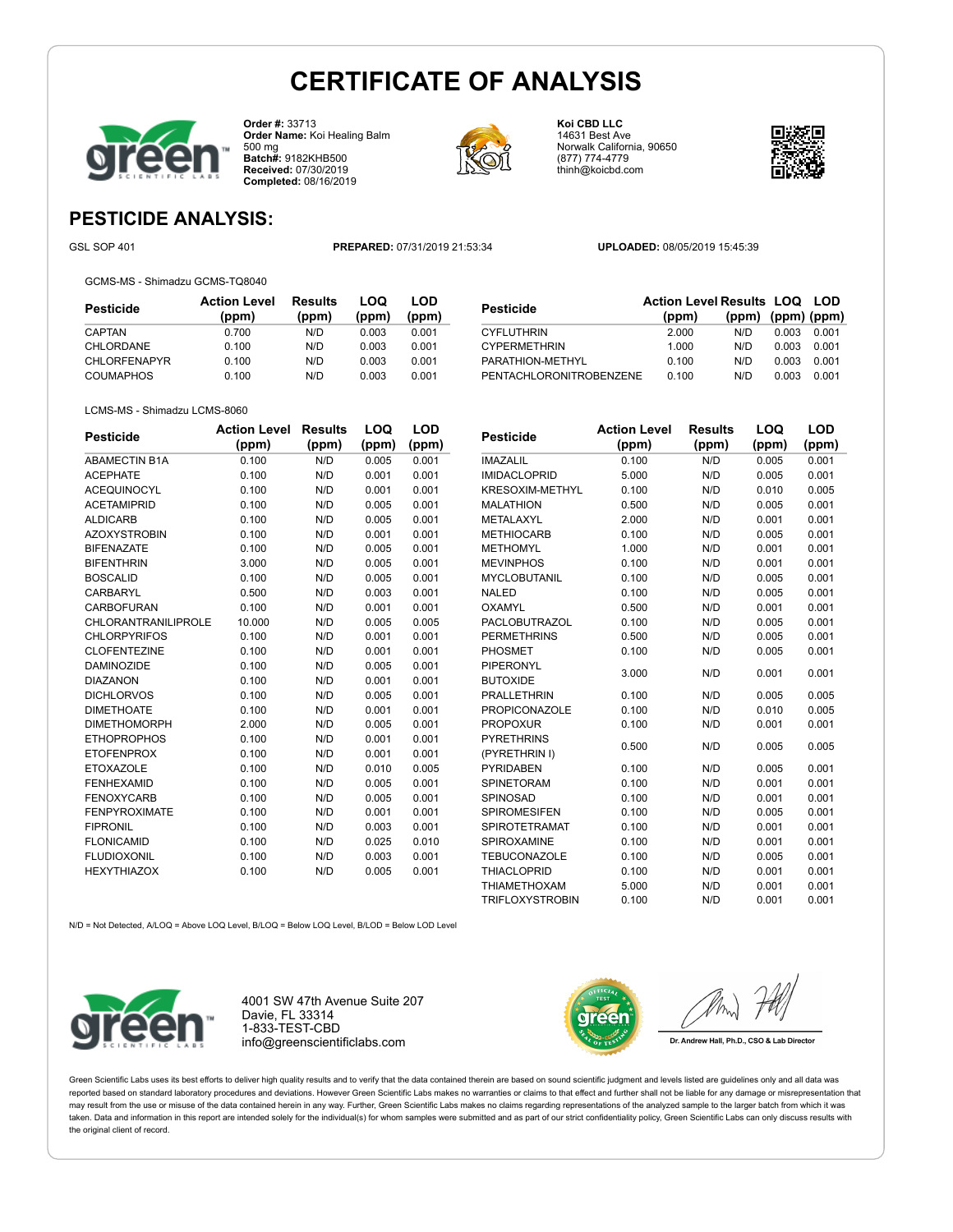

**Order #:** 33713 **Order Name:** Koi Healing Balm 500 mg **Batch#:** 9182KHB500 **Received:** 07/30/2019 **Completed:** 08/16/2019



**Koi CBD LLC** 14631 Best Ave Norwalk California, 90650 (877) 774-4779 thinh@koicbd.com



## **RESIDUAL SOLVENTS:**

Headspace GCMS - Shimadzu GCMS QP2020 with HS20

GSL SOP 405

**Uploaded:** 08/01/2019 16:40:50

| <b>Residual Solvent</b>  | <b>Action Level (ppm)</b> | Results (ppm) | LOQ (ppm) | LOD (ppm) |
|--------------------------|---------------------------|---------------|-----------|-----------|
| <b>ACETONE</b>           | 5,000                     | N/D           | 140       | 20        |
| <b>ACETONITRILE</b>      | 410                       | N/D           | 25        |           |
| <b>BENZENE</b>           |                           | N/D           |           | 0.5       |
| <b>BUTANE</b>            | 5,000                     | N/D           | 50        | 10        |
| <b>CHLOROFORM</b>        |                           | N/D           |           | 0.5       |
| <b>DICHLOROETHANE</b>    |                           | N/D           |           | 0.5       |
| <b>DICHLOROMETHANE</b>   |                           | N/D           |           | 0.5       |
| <b>ETHANOL</b>           | 5,000                     | N/D           | 140       | 20        |
| ETHYL ACETATE            | 5,000                     | N/D           | 140       | 20        |
| ETHYL ETHER              | 5,000                     | N/D           | 140       | 20        |
| <b>ISOPROPYL ALCOHOL</b> | 5,000                     | N/D           | 140       | 20        |
| <b>METHANOL</b>          | 3,000                     | N/D           | 100       | 20        |
| N-HEPTANE                | 5,000                     | N/D           | 140       | 20        |
| N-HEXANE                 | 290                       | N/D           | 18        | 10        |
| <b>PENTANE</b>           | 5,000                     | N/D           | 140       | 20        |
| <b>PROPANE</b>           | 5,000                     | N/D           | 20        |           |
| <b>TOLUENE</b>           | 890                       | N/D           | 53        |           |
| <b>TRICHLOROETHENE</b>   |                           | N/D           | $\Omega$  | 0         |
| <b>XYLENES</b>           | 2,170                     | N/D           | 130       | 20        |



4001 SW 47th Avenue Suite 207 Davie, FL 33314 1-833-TEST-CBD info@greenscientificlabs.com



Dr. Andrew Hall, Ph.D., CSO & Lab Director

Green Scientific Labs uses its best efforts to deliver high quality results and to verify that the data contained therein are based on sound scientific judgment and levels listed are guidelines only and all data was reported based on standard laboratory procedures and deviations. However Green Scientific Labs makes no warranties or claims to that effect and further shall not be liable for any damage or misrepresentation that may result from the use or misuse of the data contained herein in any way. Further, Green Scientific Labs makes no claims regarding representations of the analyzed sample to the larger batch from which it was taken. Data and information in this report are intended solely for the individual(s) for whom samples were submitted and as part of our strict confidentiality policy, Green Scientific Labs can only discuss results with the original client of record.